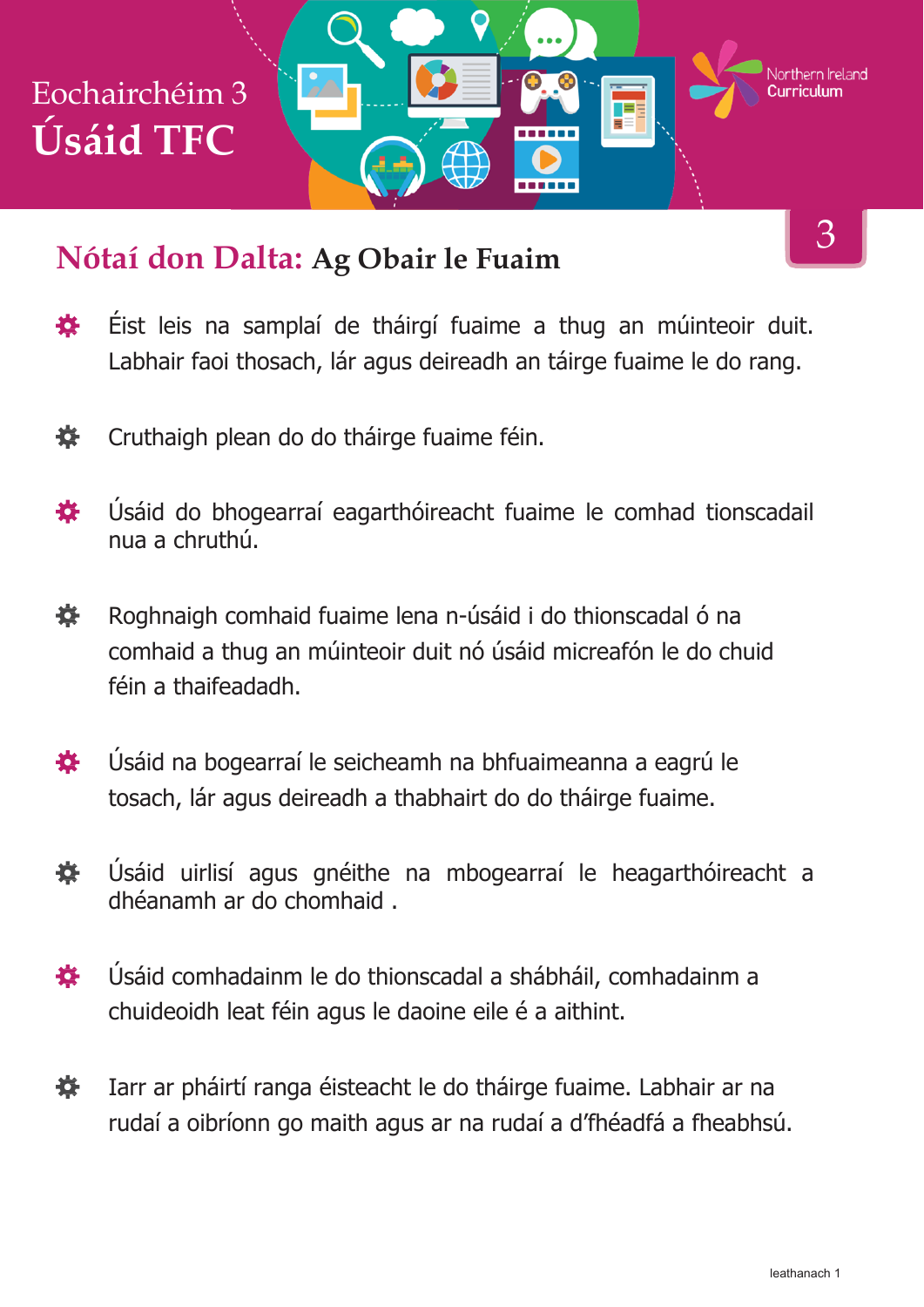# Eochairchéim 3 **Úsáid TFC**

### **Nótaí don Dalta: Ag Obair le Fuaim**

- Éist leis na samplaí de tháirgí fuaime a thug an múinteoir duit agus/nó 養 mol do chuid féin. Labhair faoi thosach, lár agus deireadh na dtáirgí fuaime le do rang.
- 赛 Cruthaigh plean don táirge fuaime agat. Smaoinigh ar cé dó a bhfuil sé (lucht éisteachta) agus cad é ba chóir dó a dhéanamh (cuspóir).
- Úsáid do bhogearraí eagarthóireacht fuaime le comhad tionscadail nua a chruthú. 春
- 娄 Roghnaigh na comhaid fuaime le húsáid i do thionscadal ó na roghanna a thug an múinteoir duit nó úsáid micreafón le do chuid féin a chruthú.
- 娄 Úsáid na bogearraí le seicheamh na bhfuaimeanna a eagrú le tosach, lár agus deireadh a thabhairt do do tháirge fuaime.
- Úsáid na huirlisí agus na gnéithe bogearraí le do rianta a bhearradh agus 養 le hairde na gcomhad éagsúla ceoil i do thionscadal a athrú, agus an lucht éisteachta agus an cuspóir san áireamh agat.
- Úsáid comhadainm le do thionscadal a shábháil, comhadainm a 養 chuideoidh leat féin agus le daoine eile é a aithint.
- Iarr ar pháirtí ranga éisteacht le do tháirge fuaime. Labhair ar na rudaí 養 a d'oibrigh go maith agus ar na rudaí a d'fhéadfá a fheabhsú.

4

Northern Ireland

F

------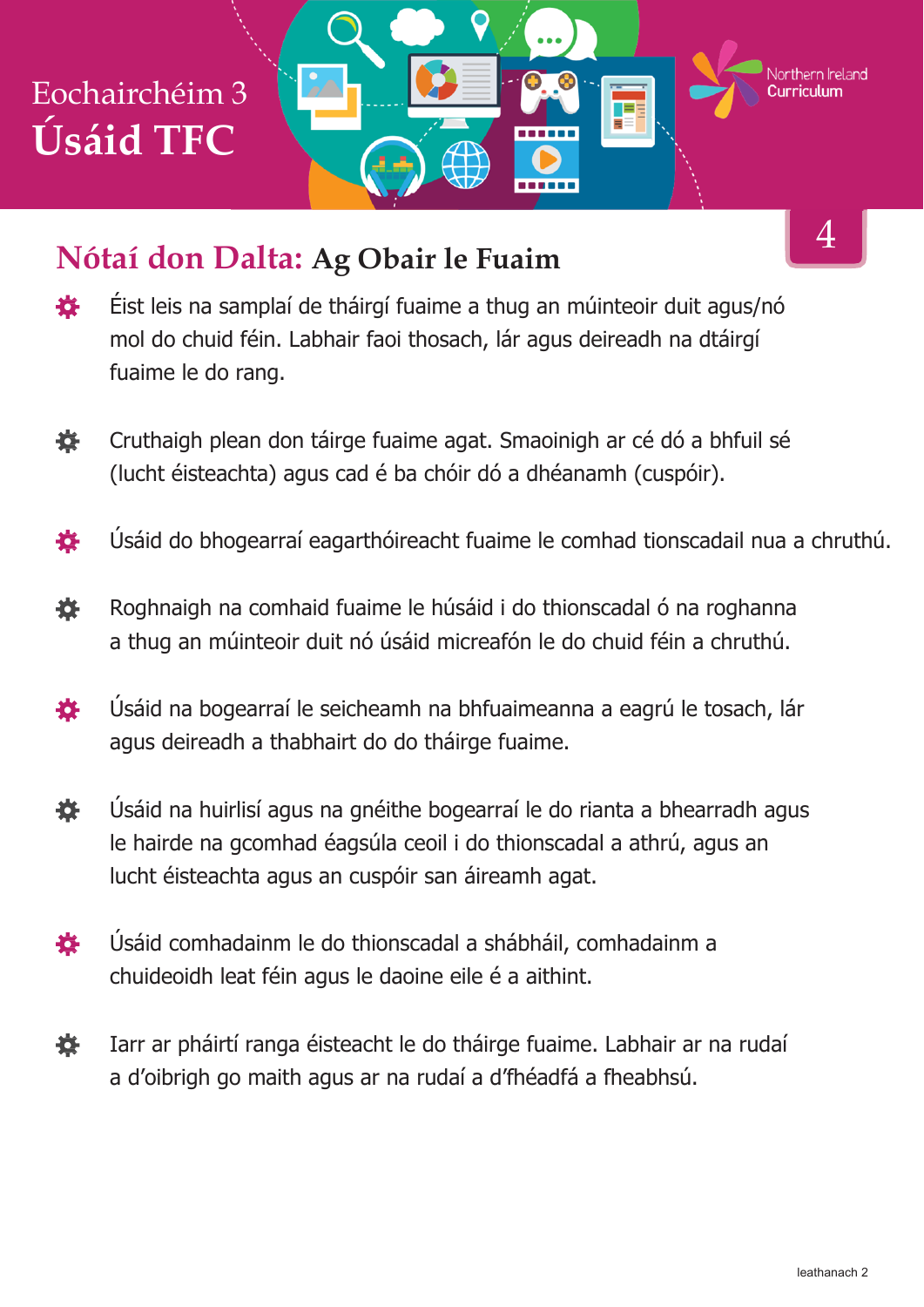## Eochairchéim 3 **Úsáid TFC**

### **Nótaí don Dalta: Ag Obair le Fuaim**

- 娄 Faigh samplaí de tháirgí fuaime atá ábhartha don tionscadal agat agus déan athbhreithniú orthu. Sainaithin na príomhthréithe a dhéanann éifeachtach iad. Déan nóta den taighde seo i do dhialann tionscadail.
- Cruthaigh plean don táirge fuaime agat, ag úsáid an teanga chuí a bhaineann le cúrsaí 登 fuaime. Cuir script isteach, más cuí.
- Smaoinigh ar an lucht éisteachta agus ar an chuspóir i rith an ama le linn duit bheith ag 養 pleanáil do tháirge fuaime agus ag déanamh eagarthóireachta air.
- Bunaithe ar do phlean, faigh nó taifead fuaim ar bith atá tú ag brath a úsáid. Impórtáil do 娄 chuid gearrthóg fuaime uilig isteach sna bogearraí eagarthóireacht fuaime agat.
- 養 Bain triail as gnéithe agus as uirlisí na mbogearraí leis an éifeacht a chruthú atá tú a iarraidh.
- 養 Déan athbhreithniú ar do tháirge fuaime le páirtí ranga agus seiceáil go bhfuil gach rud mar a bhí beartaithe agat. Déan athruithe ar bith a chuirfidh feabhas ar an táirge deiridh agat.
- Úsáid comhadainm ábhartha le do tháirge ceoil a shábháil agus easpórtáil i bhformáid chuí é 養 a mbeidh daoine eile ábalta éisteacht leis.
- Nuair atá an táirge fuaime foilsithe agat, déan tagairt do do chuid nótaí taighde i do 養 dhialann tionscadail agus déan nóta de dhá phríomhghné ar a laghad a fhágann go bhfuil sé éifeachtach don lucht éisteachta agus don chuspóir dá ndearnadh é.
- Smaoinigh ar na gnéithe agus ar na tréithe i do tháirge fuaime a gcuirfeá feabhas orthu 各 dá mbeifeá ag dearadh an táirge arís. Déan taifead de do chuid smaointe i do dhialann tionscadail.
- Glac gabháil scáileáin de do chomhad, oscail é sna bogearraí a d'úsáid tú lena chruthú 養 (formáid chomhad dúchais). Cuir sin ag deireadh do dhialainne tionscadail.

5

Northern Ireland

TE.

------